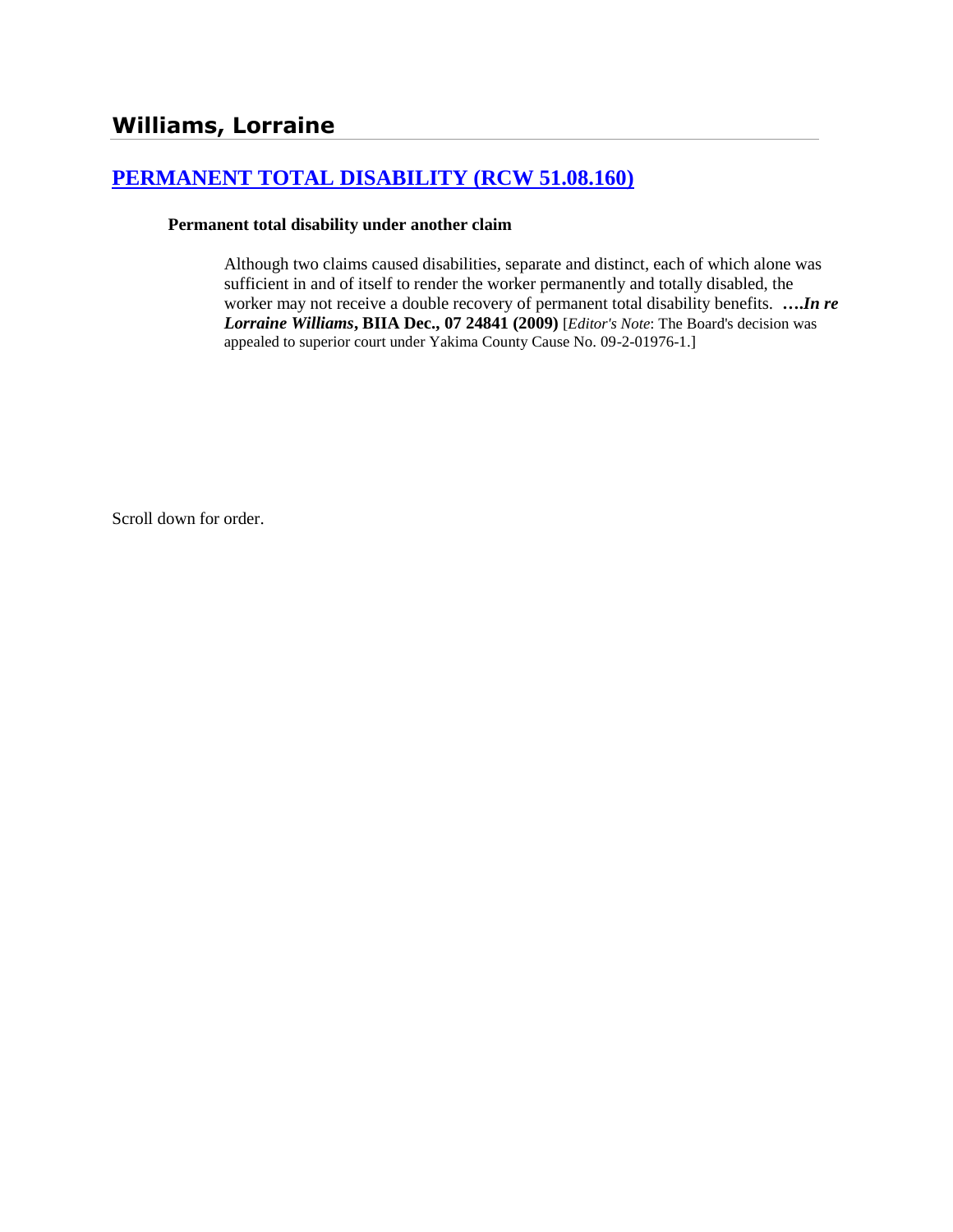# **BEFORE THE BOARD OF INDUSTRIAL INSURANCE APPEALS STATE OF WASHINGTON**

**)**

**IN RE: LORRAINE L. WILLIAMS ) DOCKET NO. 07 24841**

**CLAIM NO. P-341360 ) DECISION AND ORDER**

APPEARANCES:

1

2

3

4

5

6

7

8 9

10

11

12

13

14

15 16

17

18

19

20

21

22

23

24

25

26

27

28

29

30

31

32

Claimant, Lorraine L. Williams, by Smart, Connell & Childers, P.S., per Darrell K. Smart

Employer, Goodwill Industries, None

| Department of Labor and Industries, by  |
|-----------------------------------------|
| The Office of the Attorney General, per |
| James A. Yockey, Assistant              |

The claimant, Lorraine L. Williams, filed an appeal with the Board of Industrial Insurance Appeals on November 13, 2007, from an order of the Department of Labor and Industries dated September 12, 2007. In this order, the Department closed the claim with a permanent partial disability award of Category 2 permanent dorso-lumbar and/or lumbosacral impairments, with a deduction for an assessed overpayment. The Department order is **REVERSED AND REMANDED**.

# **DECISION**

Pursuant to RCW 51.52.104 and RCW 51.52.106, this matter is before the Board for review and decision on a timely Petition for Review filed by the Department to a Proposed Decision and Order issued on January 8, 2009, in which the industrial appeals judge reversed and remanded the Department order dated September 12, 2007. Whether Ms. Williams timely protested the May 7, 2007 overpayment order is also within the scope of our review in this appeal. We have granted review because we conclude that: (1) Ms. Williams did not timely protest the May 7, 2007 overpayment order, which is now final and binding; and (2) the September 12, 2007 order must be reversed and the claimant categorized as a permanently and totally disabled worker under this claim notwithstanding the earlier and similar categorization of her under a different claim.

The Board has reviewed the evidentiary rulings in the record of proceedings and finds that no prejudicial error was committed. The rulings are affirmed except as follows: the objection at page 19 in the deposition of Alicia Lee is sustained. In the deposition of Laura Farley, the objection at page 10, line 19 is sustained and the testimony from page 10, line 16 through page 12, line 2 is stricken; the objection at page 19, line 15 is sustained and the testimony from there through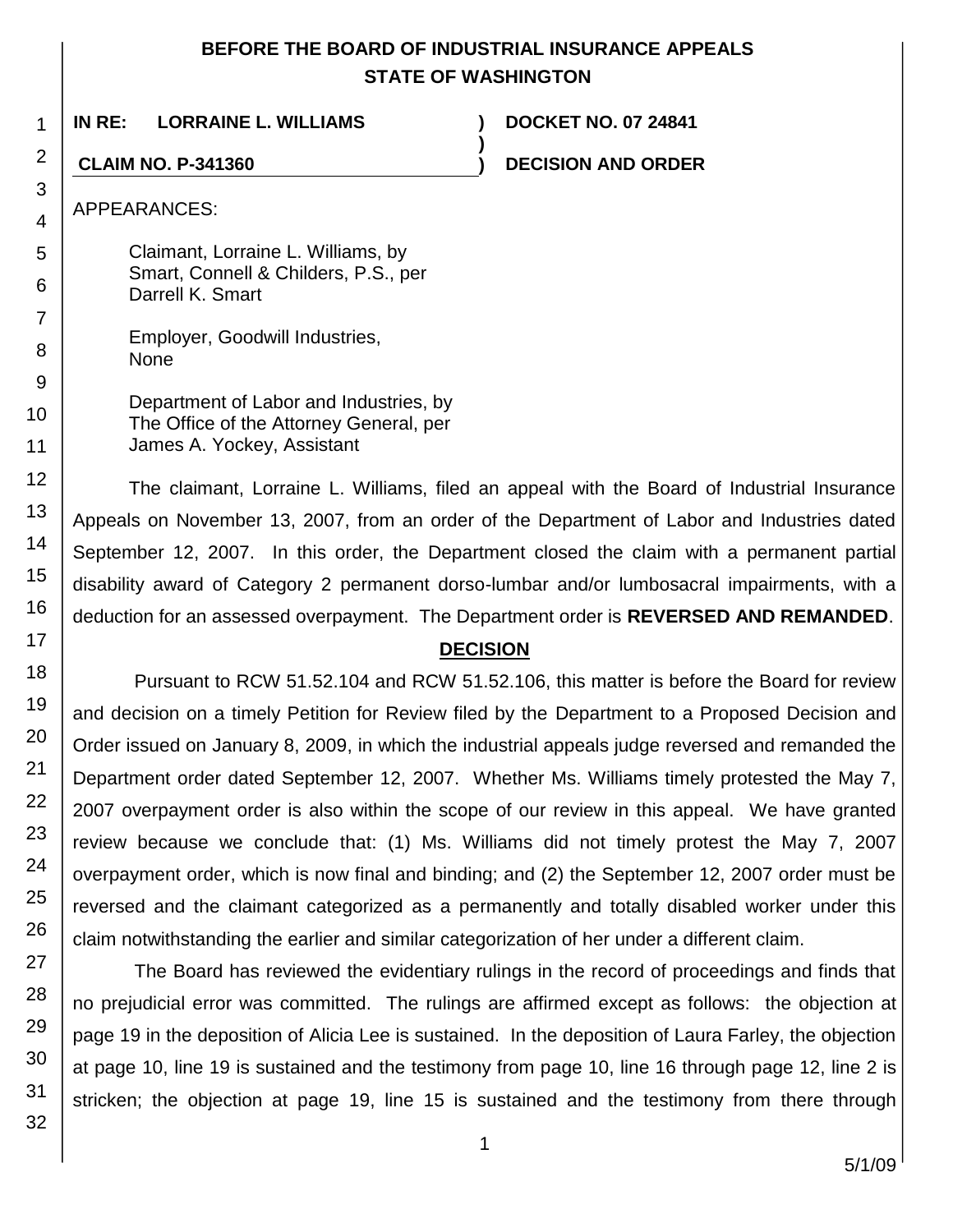1 2 page 20, line 14 is stricken. In the transcript of the testimony of Cosette Nash, the objection at page 41, line 2 is sustained and the testimony from there to page 42, line 9 is stricken.

3

22

23

24

25

26

27

28

29 30

31

## Finality of the May 7, 2007 Department Order

4 5 6 7 8 9 10 11 12 13 We extended the scope of our review in this appeal to include consideration of whether the March 7, 2007 time-loss compensation overpayment order was timely protested. If we were to find that a timely protest to that order had been filed, we would not have jurisdiction to adjudicate the claimant's entitlement to total disability benefits for the entire period mentioned because the Department had not issued an order in response to that timely protest. *In re Santos Alonzo*, BIIA Dec., 56,833 (1981). Because the order under appeal in this matter was a closing order, such a result would necessarily limit our jurisdiction. We have the inherent power to determine our own jurisdiction. *Callihan v. Department of Labor & Indus.*, 10 Wn. App. 153 (1973). In order to properly make that determination it was necessary to adjudicate the timeliness issue even though it involved a different Department order.

14 15 16 17 18 19 20 21 On March 7, 2007, the Department issued an order in which it assessed an overpayment of over \$13,000 in time-loss compensation benefits paid under this claim, P-341360 (hereinafter referred to as the P-claim) through January 26, 2007, because Ms. Williams had been found to be permanently and totally disabled under Claim No. X-208192 (hereinafter referred to as the X-claim) retroactive to October 11, 2005. On March 12, 2007, Ms. Williams received that order. On March 16, 2007, the Department issued another order under the P-claim in which it closed that claim without a permanent partial disability award. On May 10, 2007, the claimant's attorney mailed a letter to the Department in which he stated:

We are writing to protest the Department order issued on March 16, 2007.

We contend that Ms. Williams may have suffered permanent impairment. Therefore, we respectfully request that a closing independent medical evaluation be scheduled to assess if permanent impairment has resulted from the industrial injury.

32 In that letter, the claimant's attorney did not mention the March 7, 2007 order or the overpayment of time-loss compensation benefits. The Department reassumed jurisdiction of the March 16, 2007 order, and on September 12, 2007, issued another order in which it closed the claim with a Category 2 low back permanent partial disability award that was offset against the time-loss compensation overpayment. The claimant appealed the September 12, 2007 order, resulting in this litigation.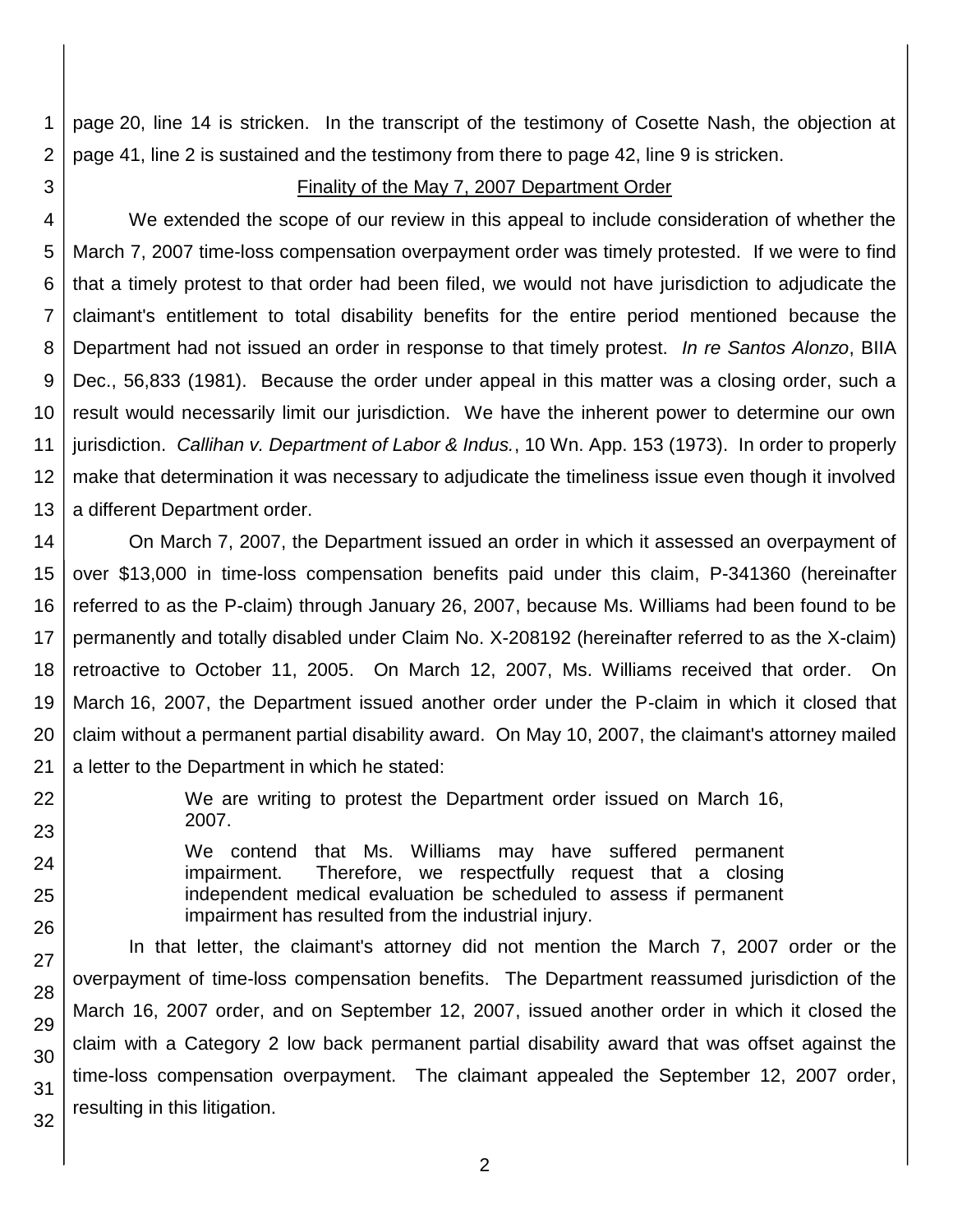1 2 3 4 5 6 7 We conclude that the May 10, 2007 letter from Ms. Williams' attorney was not a Protest or Request for Reconsideration of the March 7, 2007 overpayment order because nothing in that letter could reasonably have been calculated to put the Department on notice that the claimant was requesting action inconsistent with that order. *In re Mike Lambert*, BIIA Dec., 91 0107 (1991). Simply stated, the letter contains no statement at all regarding time-loss compensation or an overpayment. It only sought review of the lack of any permanent disability award in the closing order.

8 9 10 11 12 13 14 15 In the Proposed Decision and Order, the industrial appeals judge suggested that reasonable notice to the Department can be inferred from that letter, when read together with earlier letters also written by Ms. Williams' attorney to the Department, seeking to end vocational services under this claim (the P-claim) because of the pension awarded under the X-claim. We find this rationale unpersuasive because the Department had not assessed an overpayment at the time any of the three earlier letters were written. Because those letters pre-dated the overpayment order they, too, could not reasonably be construed as indicating disagreement with that order or the time-loss compensation overpayment that it assessed.

16 17 18 19 The March 7, 2007 Department order is final and binding on the parties as it was not protested or appealed within the time limitation prescribed by law. There is no question that the Department had jurisdiction to issue such an order. *Marley v. Department of Labor & Indus.*, 125 Wn.2d 533 (1994); *In re Jorge Perez-Rodriguez*, BIIA Dec., 06 18718 (2008).

20

### Entitlement to Permanent Total Disability Benefits Under this Claim

21 22 23 24 25 26 27 28 29 30 In support of her position that a worker can be classified as permanently and totally disabled under more than one claim, Ms. Williams relies on *Shea v. Department of Labor & Indus.*, 12 Wn. App. 410 (1974). The Department counters that this situation is more adequately addressed by *Clauson v. Department of Labor & Indus.*, 130 Wn.2d 580 (1996). We conclude that **both** *Shea* and *Clauson* apply to this situation, but it is *Shea* that controls the issue of whether a worker can be classified as permanently and totally disabled under a claim when she is already so classified independently under another claim. *Clauson* applies to this situation by preventing the worker from receiving a windfall in the form of a "double pension," which, of course, was what the Department was attempting to prevent from happening through its issuance of the March 7, 2007 overpayment order.

31 32 The relevant facts are as follows: On September 3, 1996, Ms. Williams injured her low back during the course of her employment. This claim, P-341360, was filed and allowed for benefits.

3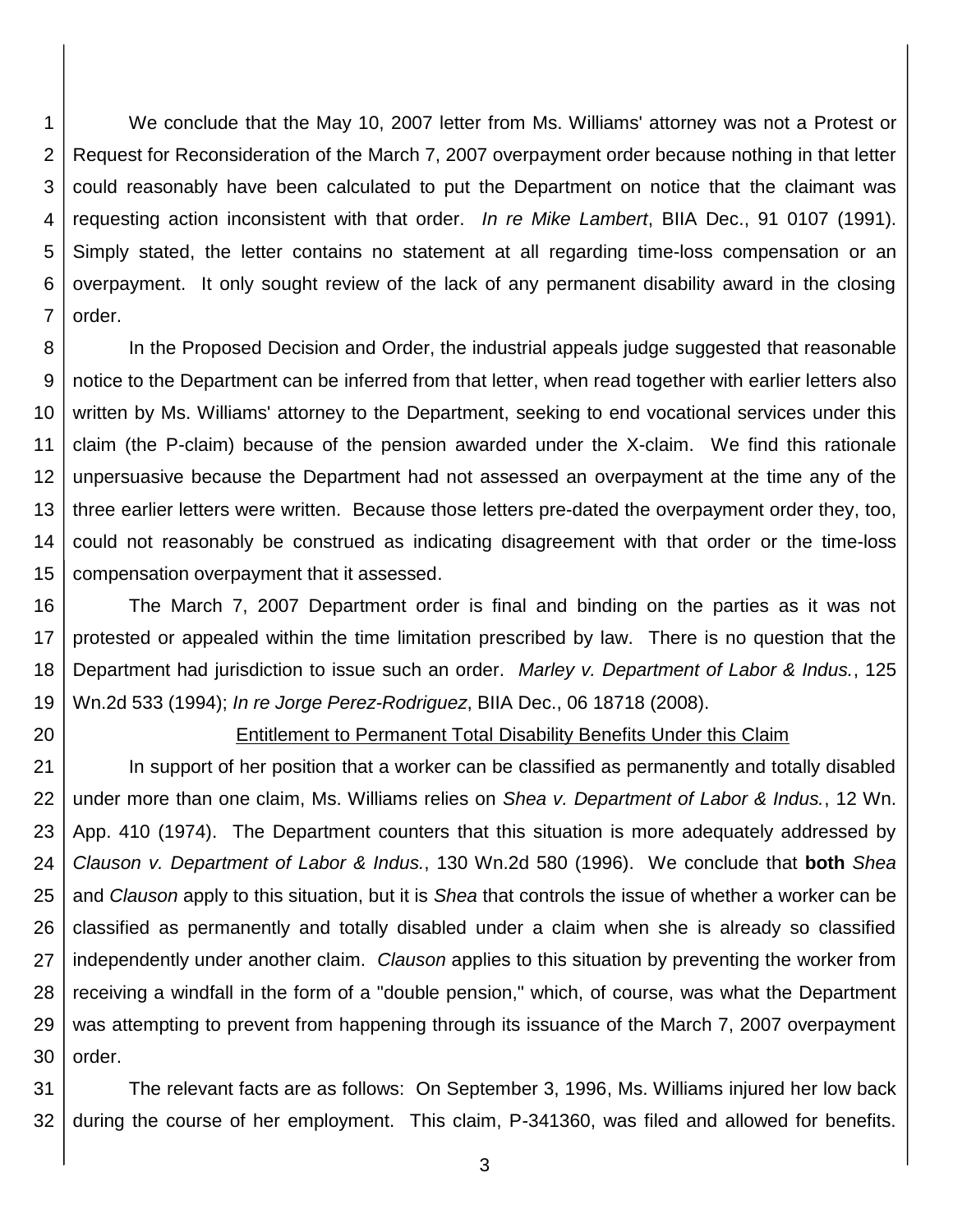1 2 3 4 The claimant returned to work with the same employer and at the same job. On July 28, 1999, she sustained an industrial injury to her right shoulder. Ms. Williams filed a claim, X-208192 (over which we have no jurisdiction in this appeal), which was allowed. On May 23, 2000, the Department closed the P-claim without a permanent partial disability award. The X-claim remained open.

5 6 7 8 In May 2003 Ms. Williams filed an application to reopen the P-claim, which the Department denied. The claimant appealed that order to us. By order dated July 28, 2005, we directed that the P-claim be reopened. Ms. Williams received time-loss compensation benefits under the reopened P-claim from October 11, 2005, through January 26, 2007.

9 10 11 12 13 In the meantime, the Department attempted to close the X-claim by order dated July 13, 2005, which Ms. Williams appealed. On December 1, 2006, a Proposed Decision and Order was issued under the X-claim, in which the industrial appeals judge classified the claimant as permanently and totally disabled under that claim retroactive to July 13, 2005, thus inadvertently creating a double payment of total disability benefits for that period of time.

14 15 16 17 18 19 On March 7, 2007, the Department issued the overpayment order under the P-claim, in which it determined that time-loss compensation benefits had been overpaid under that claim, the amount of the overpayment, and how it was to be collected. The P-claim closing order, issued nine days later by the Department, was timely protested by Ms. Williams. On September 12, 2007, the Department issued the order under appeal herein, in which it modified the earlier closing order only by paying the claimant a Category 2 lumbosacral permanent partial disability award.

20 21 22 23 24 25 26 27 28 29 30 31 32 In *Shea*, the worker suffered from a non-industrial vascular disability that pre-existed the industrial injury that occurred in 1964. Medical evidence showed that the pre-existing disability progressed, and as of 1965 had permanently removed the worker from the competitive labor market even without consideration of disabilities attributable to the 1964 industrial injury. The court also concluded that as of 1971 the worker would also have been removed from the labor market due to the disabilities proximately caused by the 1965 industrial injury (disregarding that pre-existing non-industrial disability and its subsequent progression). The court ruled that in that situation there was sufficient evidence for a trier of fact to find the worker to be permanently and totally disabled, proximately caused by the later (industrial) disability. The Department contends that *Shea* can be distinguished by the fact that in Ms. Williams' case the disabilities were caused by multiple industrial injuries. The Department believes it would be illogical and lead to a possible windfall of benefits if a worker could be classified as permanently and totally disabled separately and independently under two claims. Neither Ms. Williams nor the Department believe the facts in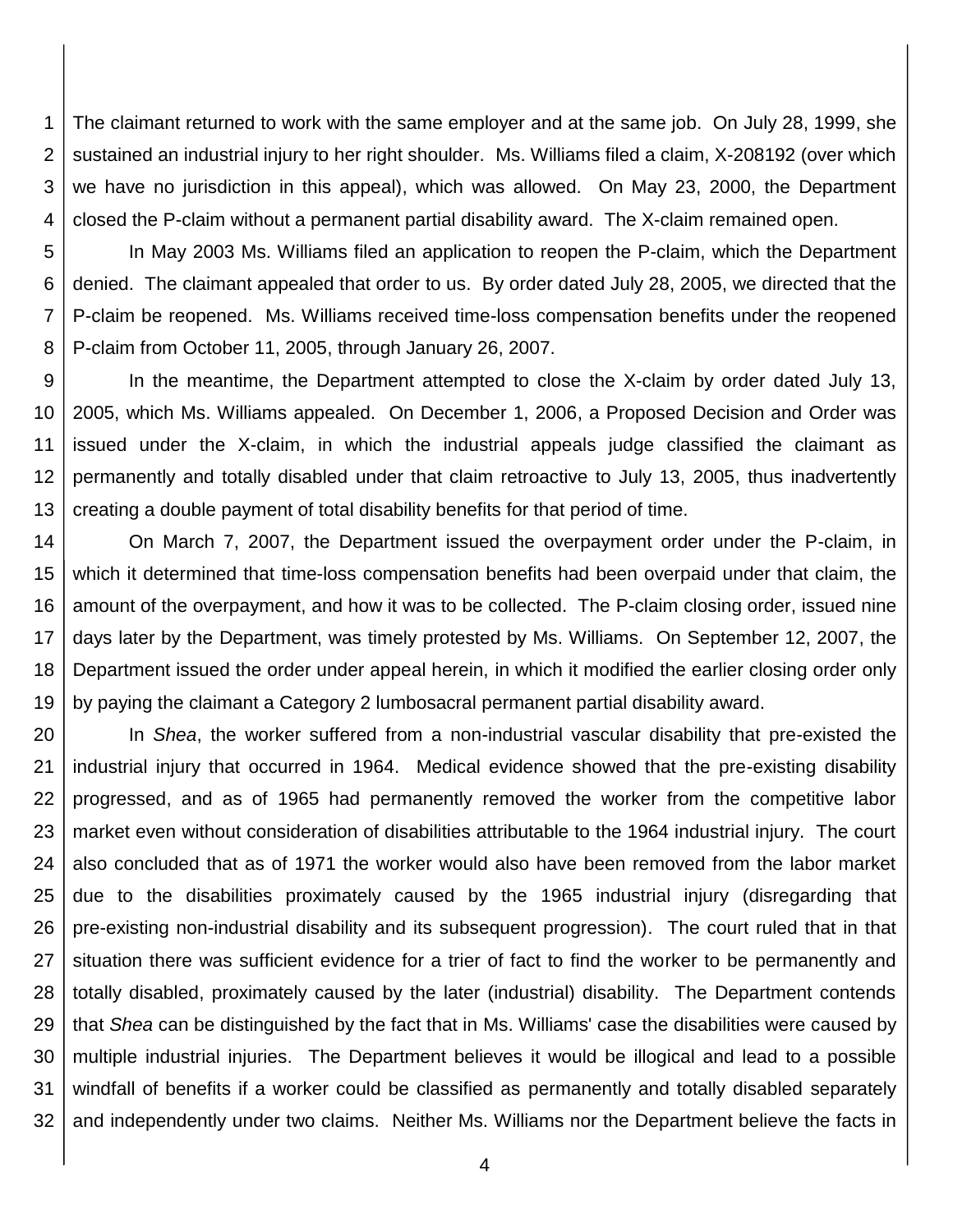1 2 this case to show that, unlike *Shea*, the claimant's overall disability could be characterized as due to the "combined effects" of both industrial injuries.

3 4 5 6 7 8 9 10 11 12 13 14 15 16 17 In *Clauson*, the basic fact pattern is the same as in *Shea* except that both disabilities were industrial and that the worker was **not** seeking permanent total disability benefits under the claim for the earlier injury (but which did not close until after the later claim had closed with pension benefits awarded). The worker did not present proof that he was permanently and totally disabled due to the earlier industrial insurance claim, but instead sought permanent partial disability benefits. The Supreme Court said it was permissible to pay a permanent partial disability award because the different types of permanent disability benefits (total and partial) did not compensate the same type of disability. Permanent partial disability benefits compensate a worker only for anatomical or functional impairment and are **not** wage replacement benefits. Thus, the court concluded that it was permissible for a worker to receive both permanent total disability benefits and permanent partial disability benefits under the circumstances wherein the injury that occurred that resulted in permanent and total disability occurred after the injury that resulted in the permanent partial disability and the claim for the permanent partial disability was still pending at the time the worker became permanently and totally disabled under the later claim. According to the court, such a situation did not provide the worker with a double recovery or a windfall of benefits.

18 19 20 21 22 23 24 25 Analyzing *Shea* and *Clauson* together in this case, we note that two separate issues are addressed. The first issue is causation of permanent total disability status when there are multiple claims. With regard to this issue, we conclude that *Shea* applies to Ms. Williams' situation. Here, as in *Shea,* the expert testimony supports the conclusion that two disabilities exist, separate and distinct, each of which alone was sufficient in and of itself to render the worker permanently and totally disabled. *Clauson* did not address such a situation because independent of each other, only one of them would render the worker permanently and totally disabled; the other resulted only in permanent **partial** disability.

26 27 28 29 30 31 32 The second issue arises from the concern that a worker could receive a double recovery in this type of multiple disability situations, along with the policy goal of preventing such a windfall of benefits. In regard to this issue, we conclude that *Clauson* applies to prevent Ms. Williams from simultaneously receiving the monetary equivalent of two pensions. **We specifically note that nothing in** *Shea* **permits a double recovery of permanent total disability benefits by an injured worker.** Presumably, the Department will calculate the monthly permanent total disability benefit entitlement (pension) under each claim and pay the claimant at the rate of benefits that is

5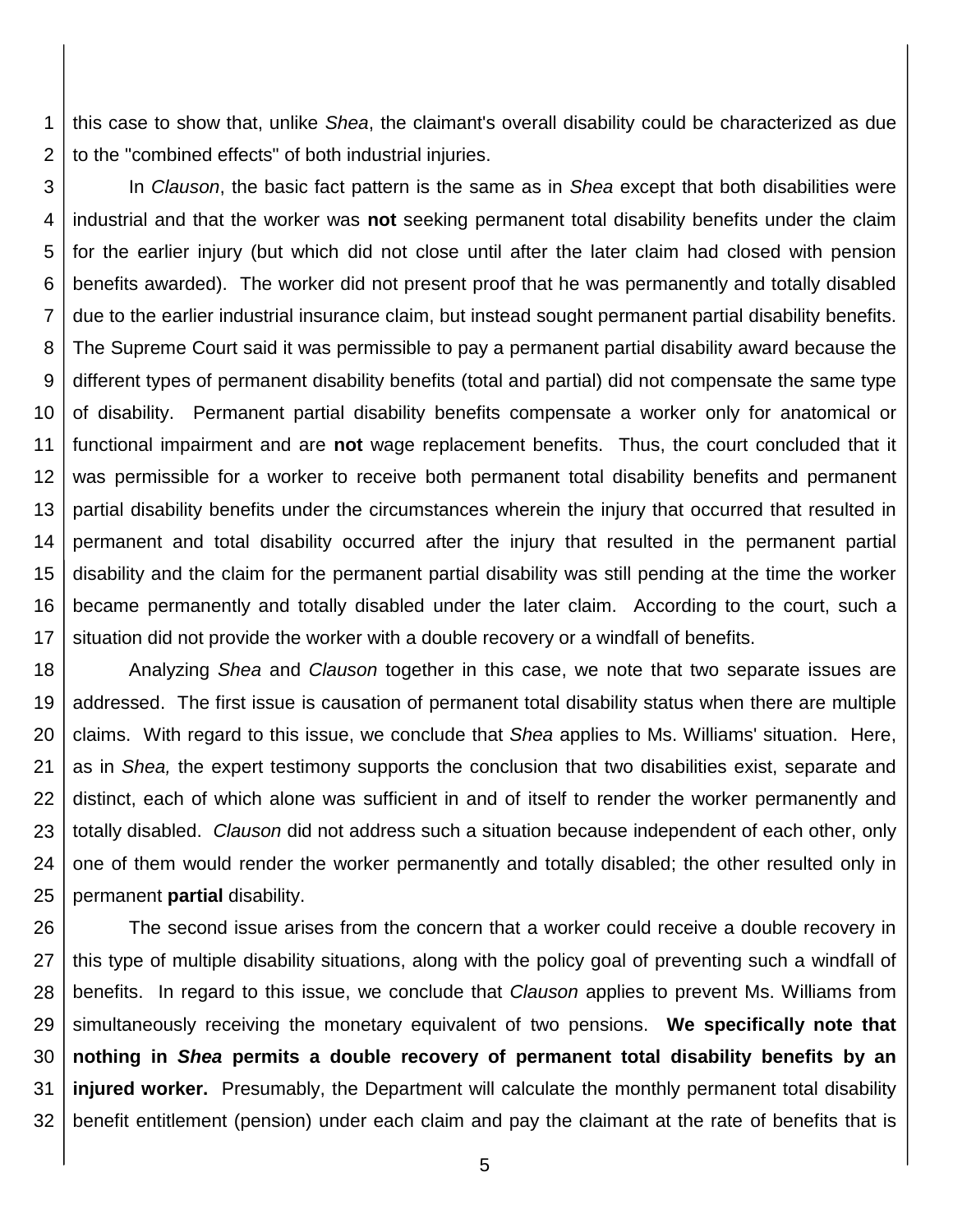1 2 3 higher, but not pay the full amount of both entitlements for the same time periods. If, in the process, there is an inadvertent double payment of total disability benefits for any period, the Department can assess an overpayment in the amount of the lesser of the two entitlements.

4 5 6 7 8 In the Proposed Decision and Order, the industrial appeals judge assumed that the P-claim wage and compensation rates for Ms. Williams were higher than the rates she would be entitled to in the later claim, the X-claim. However, the record contains no definitive information about the wage rates that were calculated in setting the total disability benefit rates under either claim. Ms. Williams herself was confused. Her only testimony about her wage rates was as follows:

- Q. Okay. When you were injured in 1999, the time you had the X claim injury, were you working full time?
- A. Correct. Yes.
	- Q. Were your wages different when you were working in 1999 than they were in 1996?
- A. I had -- well, I had received pay raises and working full time, but, yeah, my wages were -- hourly wages were a little bit more on full time. On the X claim my wages were based -- they were the same. I mean, just because I injured the shoulder, they didn't take any wage away from me.

16 9/15/08 Tr. at 9-10.

9

10

11

12

13

14

15

25

26

27

28

29

30

17 18 19 20 21 22 23 24 Thus, the record does not enable us to determine whether the rate of total disability benefits was the same for both claims or, if not, under which claim it would be higher. Upon remand the Department must make that determination and adjust Ms. Williams' monthly permanent total disability entitlement (pension), if necessary, to prevent a windfall of benefits to her, but also to ensure that she is awarded the larger of the two amounts if there is any difference in them. The March 7, 2007 overpayment recoupment order is final and must be given legal effect regarding the method of collection of the overpayment for the period at issue should any amount of the double payment still be left to be recouped.

## **FINDINGS OF FACT**

- 1. On September 27, 1996, the claimant, Lorraine L. Williams, filed an Application for Benefits with the Department of Labor and Industries in which she alleged that she sustained an injury while in the course of her employment with Goodwill Industries on September 3, 1996. The claim was allowed and benefits were paid. On May 23, 2000, the claim was closed without an award for time-loss compensation benefits or permanent partial disability.
- 31 32 On May 14, 2003, Ms. Williams filed an application to reopen. On July 30, 2003, the Department extended its deadline to pass on the reopening application until October 2003. On September 24, 2003, the
	- 6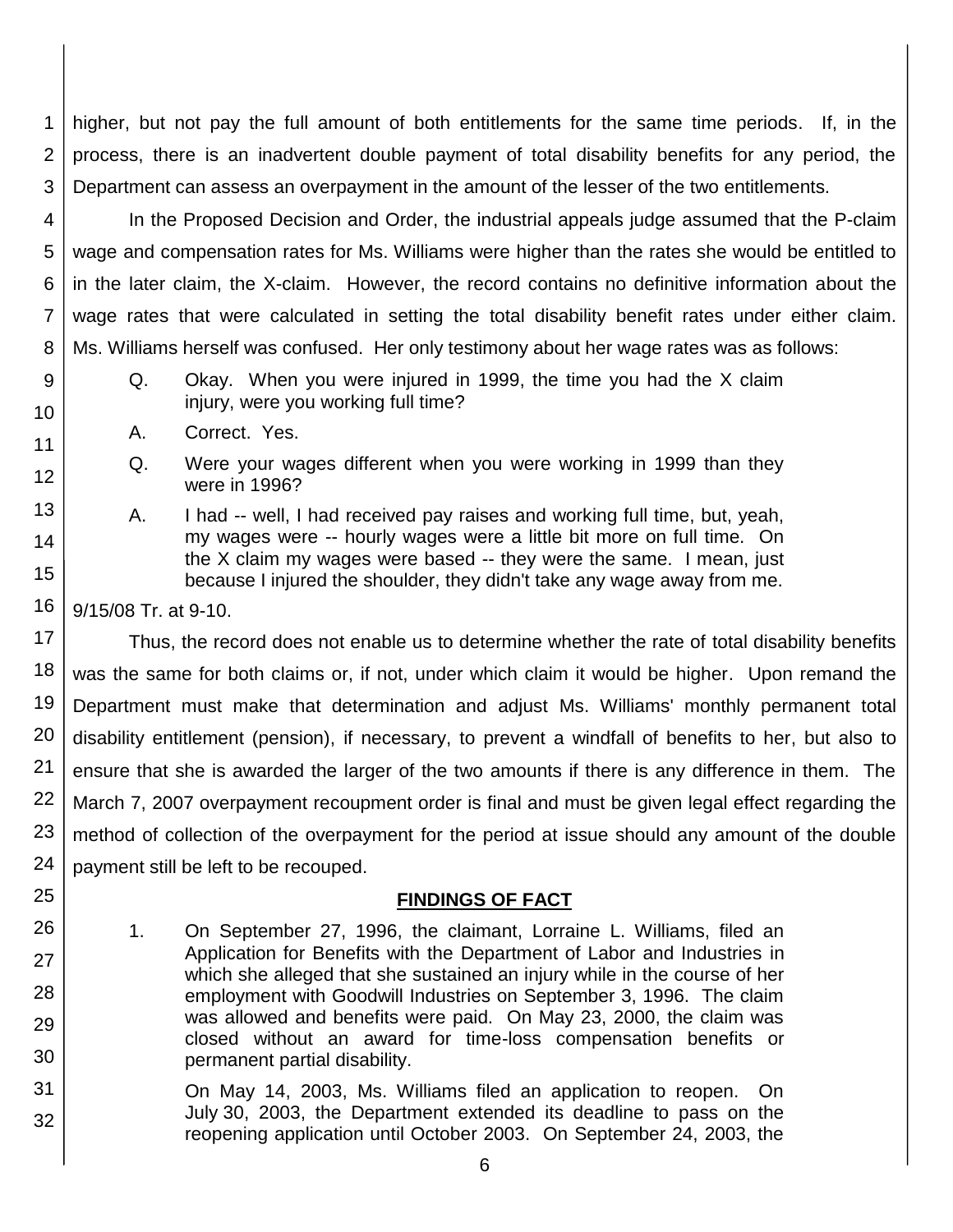Department issued an order in which it denied the reopening application because there was no objective worsening since the prior claim closure. On November 21, 2003, the claimant filed a protest of the September 24, 2003 order. On February 4, 2004, the Department affirmed the September 24, 2003 order. On April 5, 2004, the claimant filed a Notice of Appeal of the February 4, 2004 order. On April 16, 2004, the Board issued an Order Granting Appeal. On July 28, 2005, the Board issued an order in which it directed the Department to reopen the claim. On October 10, 2005, the Department issued an order in which it reopened the claim pursuant to the Board decision.

1

2

3

4

5

6

7

8

9

10

11

12

13

14

15

16

17 18

19

20

21

22

23

24

25

26

27

28

29

30

31

32

On March 7, 2007, the Department issued an order in which it stated that under Claim No. X-208192, Ms. Williams was placed on pension effective July 13, 2005, and that she received time-loss compensation benefits under Claim No. P-341360 for the period of October 11, 2005, through January 26, 2007, in the amount of \$13,601.16. The Department order went on to demand repayment of the time-loss compensation amount, and said that a worker cannot be classified as temporarily totally disabled and permanently totally disabled simultaneously. The overpayment was to be repaid from pension benefits payable under Claim No. X-208192. The March 7, 2007 Department order was received by Ms. Williams on March 12, 2007.

On March 16, 2007, the Department issued an order in which it ended time-loss compensation benefits as paid through August 15, 1999, and closed the claim without a permanent partial disability award. On May 15, 2007, Ms. Williams filed a Protest and Request for Reconsideration of the March 16, 2007, and March 7, 2007 Department orders. The protest was mailed on May 10, 2007. On May 31, 2007, the Department issued an order in which it held the March 16, 2007 order in abeyance.

On September 12, 2007, the Department issued an order in which it closed the claim with a Category 2 permanent dorso-lumbar and/or lumbosacral impairment and deducted the award from monies assessed in the overpayment order. On November 13, 2007, Ms. Williams filed a Notice of Appeal of the September 12, 2007 order. The Notice of Appeal was mailed within 60 days of the date the September 12, 2007 order was received by Ms. Williams. On December 19, 2007, the Board issued an Order Granting Appeal under Docket No. 07 24841, and agreed to hear the appeal.

- 2. On September 3, 1996, Ms. Williams injured her low back when she was lifting boxes in the course of her employment with Goodwill Industries.
- 3. On May 10, 2007, Ms. Williams' legal representative mailed a letter to the Department, in which he stated:

We are writing to protest the Department order issued on March 16, 2007.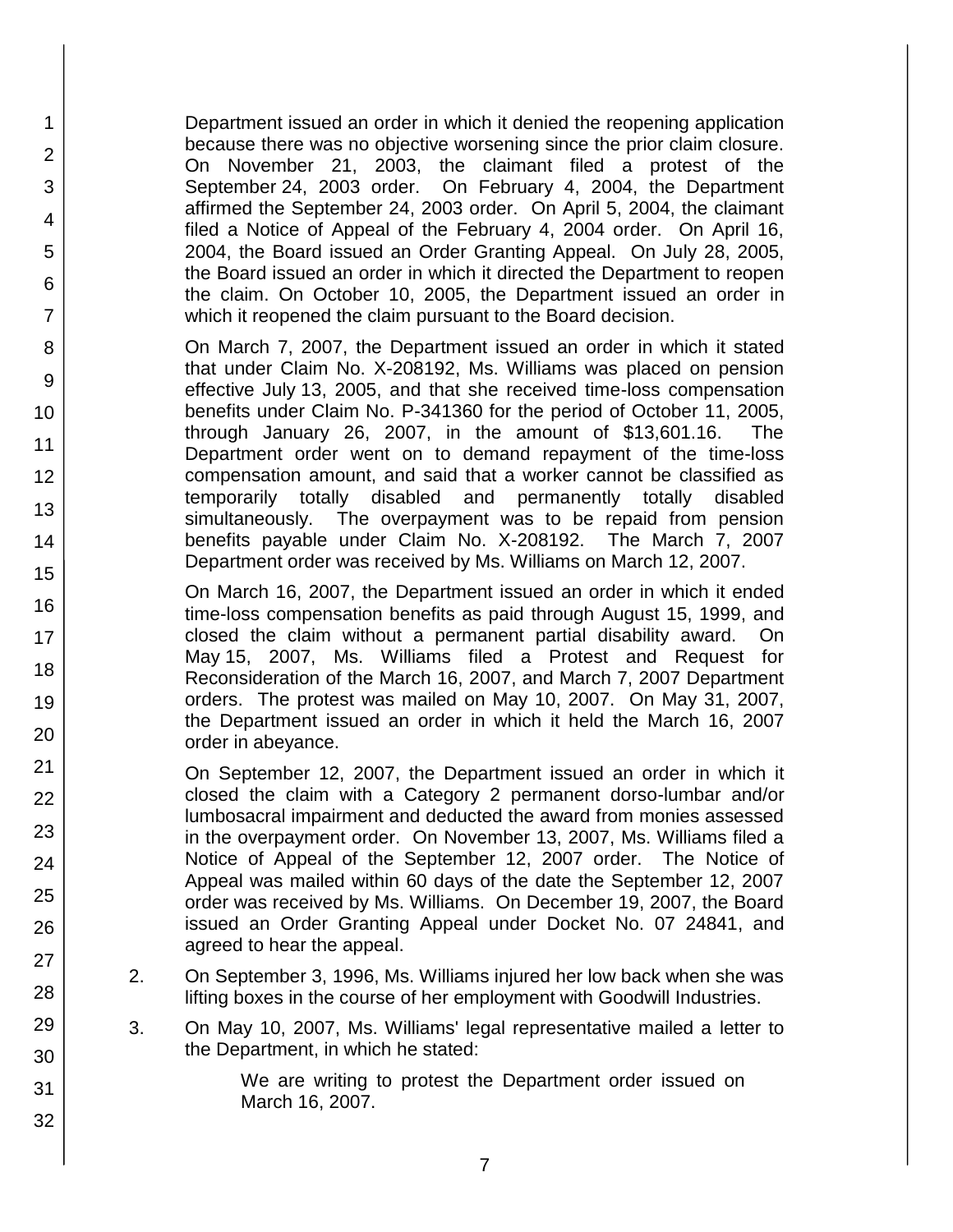We contend that Ms. Williams may have suffered permanent impairment. Therefore, we respectfully request that a closing independent medical evaluation be scheduled to assess if permanent impairment has resulted from the industrial injury.

1

2

3

4

5

6

7

8

9

10

11

12

13

14

15

16

17

18

19

20

21 22

23

24

25

26

27

28

29

30

31

32

In the May 10, 2007 letter, Ms. Williams' attorney made no reference to the March 7, 2007 overpayment order or to any overpayment of benefits under Claim No. P-341360.

- 4. On July 28, 1999, Ms. Williams sustained a shoulder injury during the course of her employment with the same employer and on the same job, for which she filed a claim for industrial insurance benefits. The Department assigned this claim No. X-208192, allowed it, and paid benefits under it. By a Board order dated January 23, 2007, Ms. Williams was determined to be totally and permanently disabled effective July 13, 2005, as a direct and proximate result of conditions arising from the shoulder injury that occurred on July 28, 1999, and is the subject of Claim No. X-208192, without regard to any conditions, restrictions, or disabilities proximately caused by the September 3, 1996 industrial injury that is the subject of Claim No. P-341360.
- 5. As of September 12, 2007, Ms. Williams was 57 years old. Her work history consisted primarily of physical labor in retail and food services industries. She had no skills that were transferable to sedentary work.
- 6. As of September 12, 2007, Ms. Williams' conditions, proximately caused by the September 3, 1996 industrial injury, had reached maximum medical improvement and resulted in permanent disability, as manifested by limitations in her ability to sit, stand, and walk. Those limitations prevented her from engaging in regular work activities for an eight-hour day and limited her to sedentary, less than full-time work.
- 7. As of September 12, 2007, the combination of physical limitations arising from Ms. Williams' September 3, 1996 low back injury, and the lack of transferable skills or experience, precluded her from obtaining or performing reasonably continuous, gainful employment in the competitive labor market when considered in conjunction with her age, education, training, work history, transferable skills, and pre-existing disabling medical conditions., and without considering any conditions, restrictions, or disabilities that were caused by the July 28, 1999 shoulder injury that is the subject of Claim No. X-208192.

## **CONCLUSIONS OF LAW**

- 1. The Board of Industrial Insurance Appeals has jurisdiction over the parties to and the subject matter of this appeal.
- 2. The May 10, 2007 letter from Ms. Williams' attorney to the Department was not a Protest or Request for Reconsideration from the March 7, 2007 Department order. The language in that letter was not reasonably calculated to put the Department on notice that Ms. Williams was disputing the terms of that order.